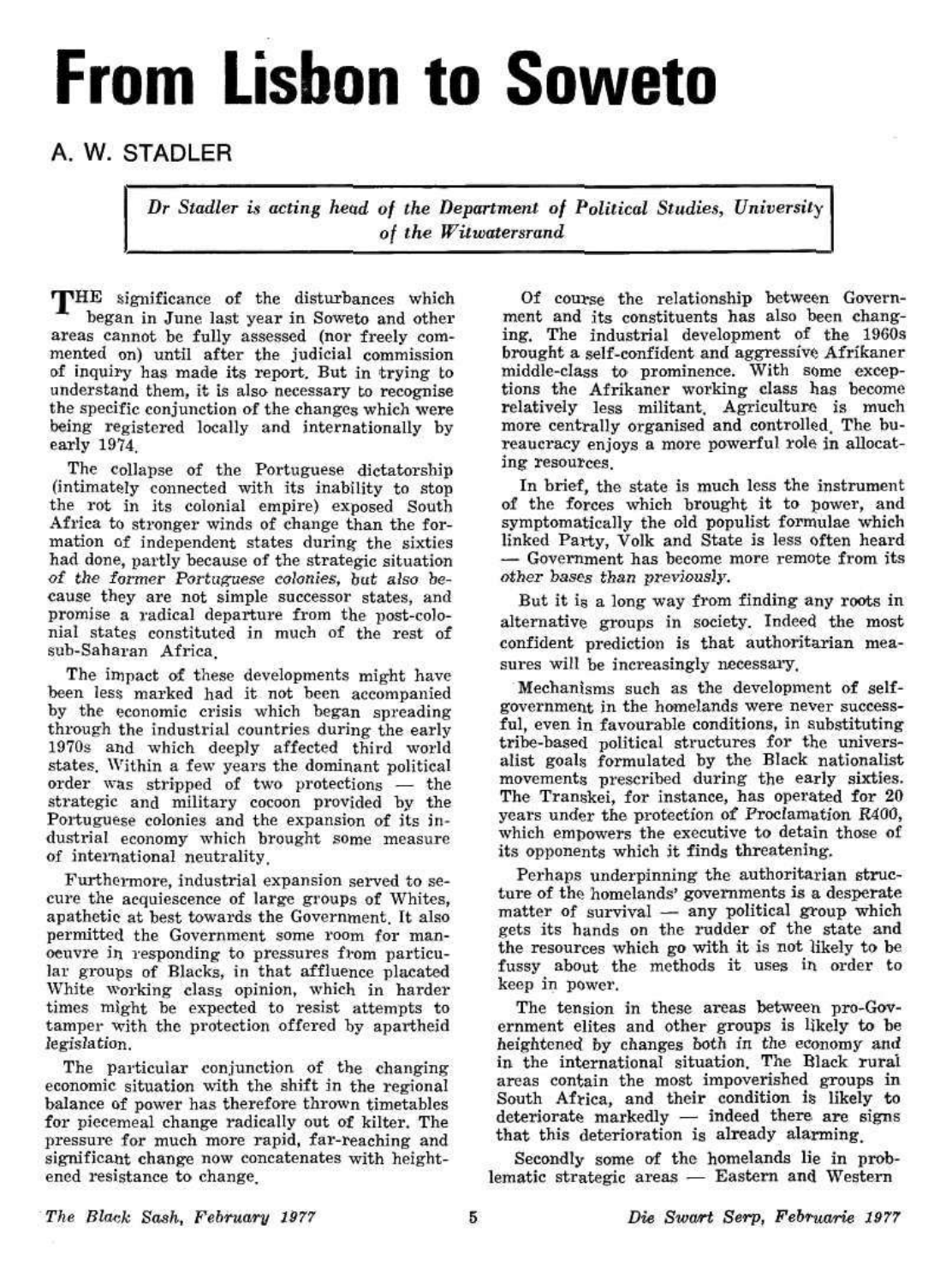Transvaal; Northern Natal. Their inhabitants are men of the periphery in terms of their situation in both economy and policy.

The situation in the rural periphery is often contrasted with that in the urban areas, but the latter is both continuous and intimately connected with the former. The simplest and most obvious connection between them is that rural landlessness and impoverishment supply the force impelling Blacks into industrial employment While the crisis is not likely to provide a basis for common political action between Blacks in the urban industrial areas and on the land (at least not in the foreseeable future) the situation is likely to produce mutual repercussions.

It has long been a postulate of White critics of the Government that urban Black industrial workers stratified into classes might generate, somewhat on the model of the industrial states of the West, a basis for alliances between White middle class and Black skilled workers, and that to this end measures like granting property rights and lifting of racial employment codes were necessary to depolarise racial conflict.

Implicitly this position assumed that one danger to White hegemony lay in the possibility of an alliance between rural and urban Blacks.

To the exponents of such a position, the Government's position, which denied the permanent existence of Blacks in the cities, must have been exasperatingly obtuse, but in fact the Government resisted pleas for a "multi-racial" solution of this kind for two perfectly rational reasons.

Firstly, to end racial discrimination would put the interests of much of its support among the White working classes at jeopardy. Secondly (partly connected with the important source of Government support in agriculture), its position flowed from the State's critical function in standing command over the rural hinterland of South Africa's industrial enclaves.

For ultimately the control of labour to the mines, to industry, and to "White" agriculture is the central economic function of the South African State, In this it duplicates the functioning of the "market" in early capitalist states, and resembles the activities of the Japanese and Prussian states during their coercive drive to industrial development.

Mainly for these reasons the option to liberalise its policy in urban areas was largely closed off. Yet, to look at the matter again from the perspective of the controlling interests within the urban areas, the need to make some gestures towards liberalisation was imperative.

Despite the devastating effect of security legislation on the expression of nationalist and (sub *voce)* socialist aspirations, and on attempts by workers to organise effective machinery for industrial action and negotiation, political activity

in Black areas achieved expression, notably in the Black consciousness movements and worker activity.

The response from various White groups, sometimes with connections among Blacks, was both unusual and significant. It was to attempt to inculcate the assumption that a trajectory of developments, different from that projected by either the state or the most "militant" Black groups, was a possibility which could be worked for.

The areas in which this latent potential for change could be developed were legion, but attention centred heavily in three areas: industrial relations, education and urban housing. There was room in each area, it was implied, for the realisation of a harmonious and equitable relationship between the races, at least in urban areas, which would avoid the "excesses" of the most instransigent Whites on the one hand and the Pandora's box which might be opened should Black nationalists or militant unionists succeed in gaining a significant following.

Education seems to me to be the area in which the most interesting processes can be observed at work, which encapsulated most perfectly the assumptions of the reformers, and which links together most characteristically the diverse aspects of the crisis which has been generated over the last two years or so.

The central function of modem education has become the production of the different components of an industrial society's work-force through schools, universities and technical institutions (including agricultural schools geared to realising the industrial potential of agriculture.)

Educational establishments are simultaneously central in propagating the ideology of industrial society — they inculcate not only the skills valued in the industrial economy but also the habits of deference, the competitive compulsion, habituation to the edurance of tedium and other traits of inustrial man. Supremely, however, they serve to inculcate the central tenet of industrial civilisation — the belief in social mobility.

The general assumption that intelligence, hard work and perseverance will be rewarded with an improvement in living standards and life styles is carefully inculcated in the school system. The belief in education as a means for achieving upward social mobility has become in some societies a major agency of social control and of political stability.

Yet, by an inversion which is perfectly easy to understand, such an assumption is also potentially a major stimulant of conflict. In a situation in which the belief that education opens opportunities jars agains the reality of shrinking employment prospects, it is possible to envisage a sharp political crisis when people find their certificates do not get them jobs.